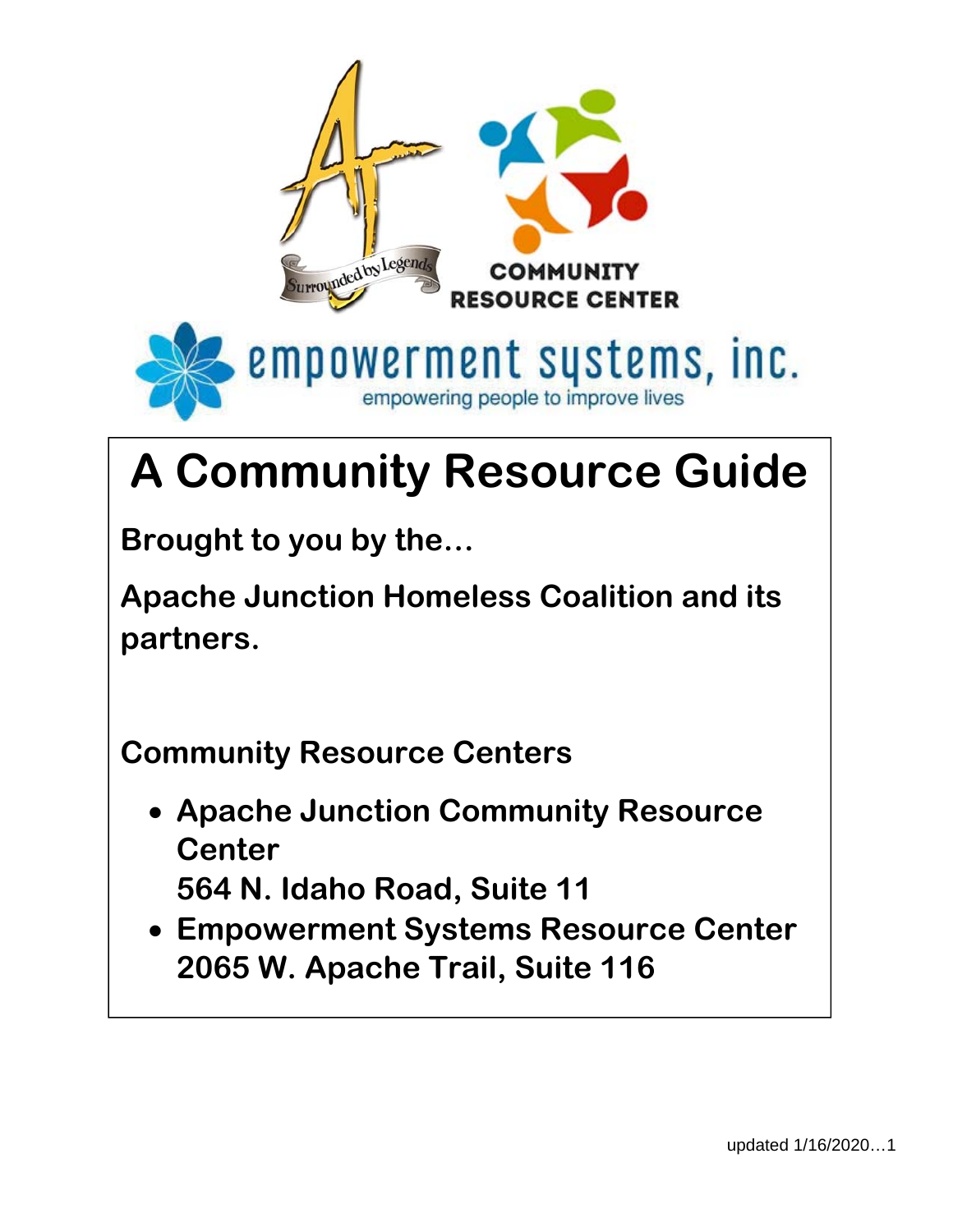# CHILD CARE & DEVELOPMENT

#### **Boys and Girls Club**

480-982-6381 | 1755 N. Idaho Road, Apache Junction, AZ 85119 | aj@clubzona.org

#### **Head Start and Early Head Start ‐ Apache Junction**

480‐982‐4516 |900 N Plaza, Apache Junction, AZ 85120|Tera.Leigh@pgccs.org

You are your child's first teacher. Head Start provides classroom experiences or home visits to support your parenting challenges and celebrate your success. This is for pregnant women and children, birth to FIVE. They also have a school readiness program.

# COMMUNITY SERVICES

#### **Apache Junction Senior Services**

Center Director: JJ Underwood | 480‐474‐5240 | 1035 N Idaho Rd, Apache Junction, AZ Congregate meals, transportation (shopping/medical), health and exercise

#### **Apache Junction Community Resource Center**

564 N Idaho Rd, Suite 11, Apache Junction, AZ | www.ajcity.net Calendar is on Facebook page | www.facebook.com/AJCommunityResource/

#### **Apache Junction Municipal Court**

480‐982‐8250 |300 E Superstition Blvd, Building G, Apache Junction|www.ajcity.net Hours: M‐Th 7:30am‐5:30pm | Services provided: municipal court, community services, traffic, mental health

# **Arizona Community Information & Referral Services**

Get Connected/Get Answers | 211 or 1‐877‐211‐8661 | https://211arizona.org/

#### **Arizona Homeless Angels**

Director: Jocelyn Saccuci | 602‐432‐9079 | www.arizonahomelessangels.org

#### **Empowerment Systems**

480‐367‐6937 |2065 W. Apache Trail, Suite 116, Apache Junction, AZ 85120|www.empowermentsystems.org

# **Apache Junction Parks and Recreation (Multigenerational Center)**

480‐983‐2181 |1035 N. Idaho Road, Apache Junction, AZ 85119|www.ajcity.net

#### **Apache Junction Paws and Claws Care Center**

480‐983‐4405 |725 E. Baseline Avenue, Apache Junction, AZ 85119|www.ajcity.net

#### **Apache Junction Public Library**

480‐474‐8555 (TTY 711) |1177 N. Idaho Road, Apache Junction, AZ 85119|www.ajpl.org Free use of computers M‐Th 9am‐8pm; Fri & Sat 9am‐5pm | Help with government forms, job search, resumes

# **United Way of Pinal County**

520-836-0736 | 350 E 6<sup>th</sup> St, Casa Grande, AZ 85122 | www.unitedwayofpc.org Hours: M‐Th 7am‐4pm | Services include: transportation assistance for homeless, family support, multi‐tiered services/wrap around services, heat relief network information.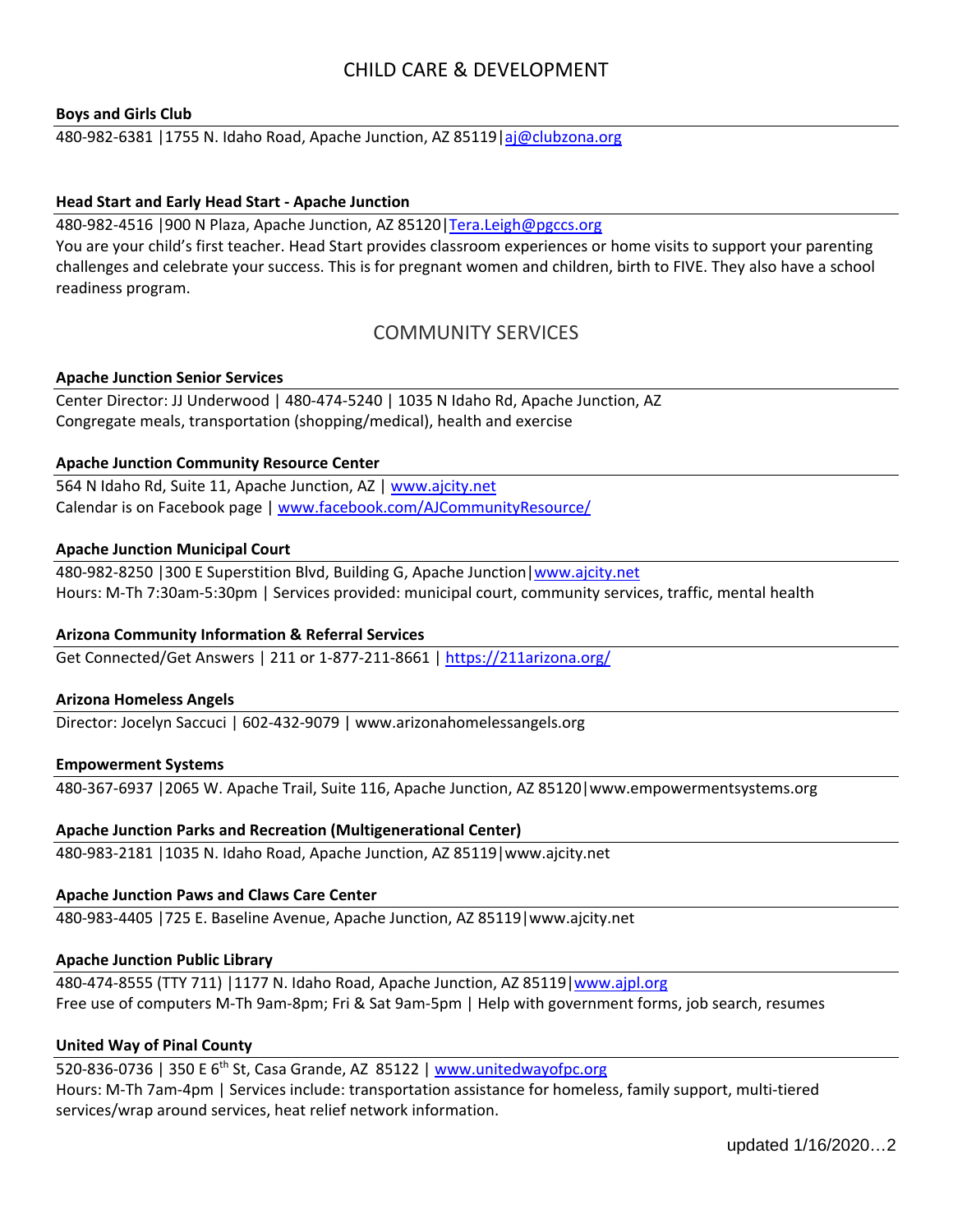# COUNSELING

# **LaFrontera Empact‐SPC**

480‐317‐2214 x1718 | Brittney Freeman | 11518 E Apache Trail #129, Apache Junction AZ 85120 info@lafrontera‐empact.org/

Hours: M‐Th 7am‐7pm & Fri. 7am‐5pm | Saturday by appointment only.

Population Served: Children's Services, General Mental Health Services, Serious Mental Illness, Substance abuse Services Provided: Counseling individual and family, case management, medication services, substance abuse support. Languages Spoken: All languages via interpretation services.

## **Pinal Hispanic Council (PINAL COUNTY: ELOY and COOLIDGE)**

520‐723‐7405 Coolidge | 520‐466‐7765 Eloy |107 E 4th St., Eloy AZ 85131 |www.pinalhispaniccouncil.org PHC has two outpatient behavioral health clinics, Centro de Ayuda in Eloy and Centro de Unidad in Coolidge. Another Eloy site, Centro de Familias provides specialized community services funded by states and federal initiatives. Centro de Conocimiento is sub‐contracted to provide drug assessment, individual, family and group counseling.

## **Table of Grace Christian Church Center**

480‐671‐6700 | Pastor Cindy Molnar | 1075 S Idaho Rd, #108, Apache Junction, AZ | www.tableofgrace.info Wednesday's 10am-7:30pm | Coaching, mentoring, evening class on healing of emotional pain

## **Horizon Health and Wellness – Community Health Center**

480‐983‐0065 | 625 N Plaza Dr, Apache Junction, AZ Hours: M‐Th 8am‐7pm and Friday 8am‐5pm Medical and behavioral health care for the uninsured and underinsured.

#### **Rising Star**

480‐982‐1514 |879 N. Plaza Drive, Suite 101‐E, Apache Junction, AZ 85120|www.nazcare.org Counseling, behavioral health, wellness center, peer support, training, transitional housing

#### **WGA**

480‐671‐0886 |2114 W. Apache Trail, Suite 12, Apache Junction, AZ 85120|www.wganow.com General mental health, education, therapy, case management, counseling, peer support, DUI education, anger management, and substance abuse

# DENTAL ASSISTANCE

# **Affordable Dental Care (Apache Junction)**

480-354-6177 | 10839 Apache Trail, Suite 119 Apache Junction 85220 | www.affordabledentalcareaz.com

#### **Dental Outreach Rural Arizona (DORA)**

A.T. Stills University | 480‐248‐8100

# DISABILITIES

# **Arizona Department of Economic Security/Family Assistance Administration (FAA)**

Customer Service 855‐777‐8590 | https://www.azdes.gov/Default.aspx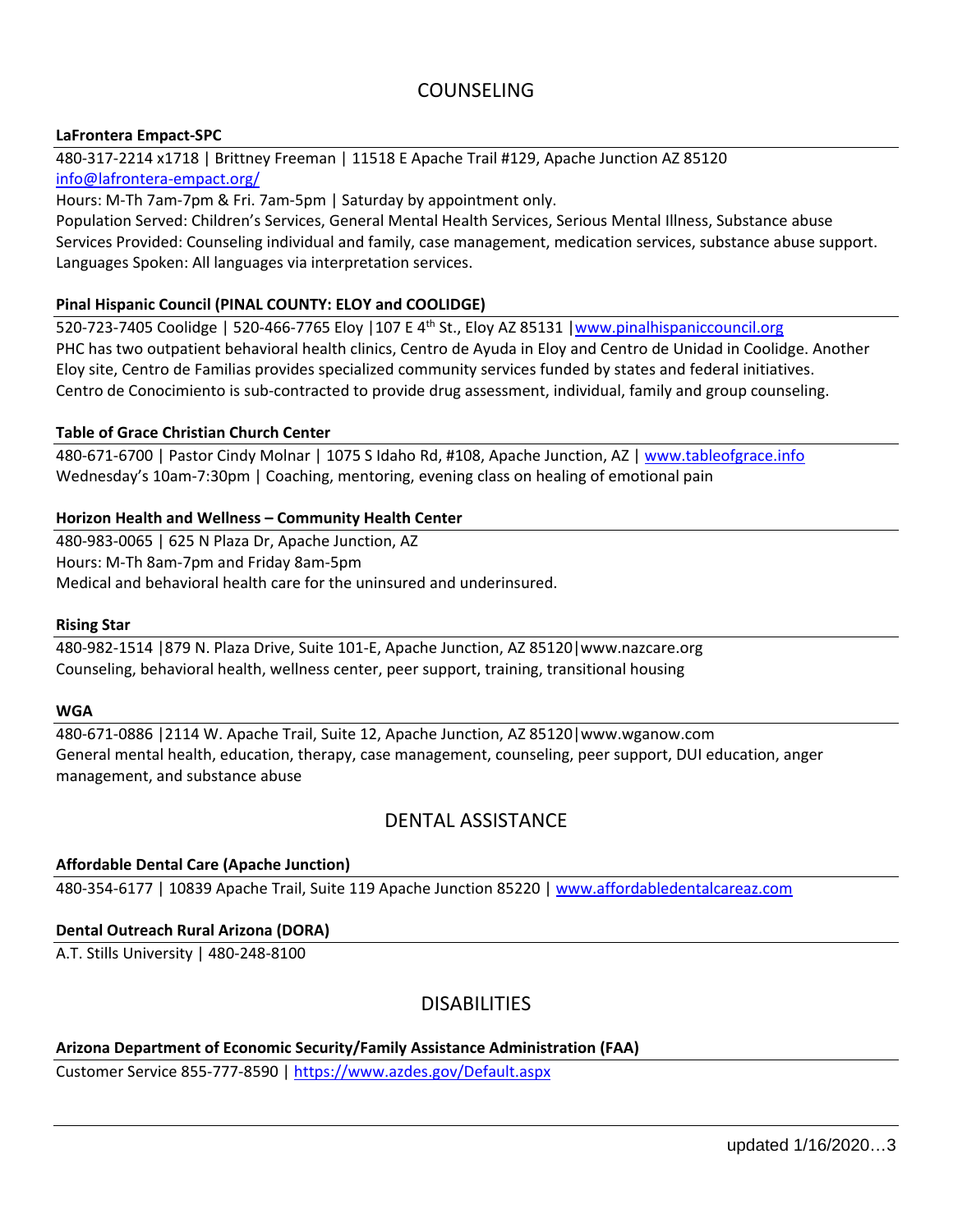# **Central Arizona Council on Developmental Disabilities**

480‐982‐5015 | Doug Bacon, Executive Director | 3690 S Cactus Rd, Apache Junction, AZ 85119 | www.cacdd.org Hours: M‐F 8am‐4pm Population Served: Developmentally Disabled Service Provided: Group supported employment, Day Treatment for adults, Habilitation, Respite, Attendant care. Languages Spoken: English, Spanish

# **DES – Division of Developmental Disabilities**

480‐982‐0018 | 110 S Idaho Rd, Suite 240, Apache Junction Hours: M‐F 8am‐5pm

# DOMESTIC VIOLENCE

## **CAAFA (EASTERN MARICOPA AND PINAL COUNTIES)**

# **Community Alliance Against Family Abuse**

Crisis Line: 480‐982‐0196 | Toll‐Free: 1‐877‐982‐0196| www.caafaaz.org 185 N Apache Trail, Suite 1, Apache Junction, AZ 85120 | 879 N Plaza Dr, Suite 101D, Apache Junction Office: 480‐982‐0205, M‐F 8am‐5pm CAAFA is a domestic violence service provider that assists victims, prevents abuse in individuals, families and communities.

# **Community Alliance Against Family Abuse**

Hannah Poyer (Director of Programs) | Public Phone: 480-982-0205 | www.caafaaz.org 879 N Plaza Dr #101 D, Apache Junction, AZ 85120 Hours: M‐F 9am‐5pm Population Served: Victims of domestic violence, sexual violence and sex trafficking Service Provided: Outreach Advocacy, Lay Legal Advocacy, Sexual violence advocacy, Emergency shelter Languages Spoken: English, Spanish, Samoan

# EDUCATIONAL OPPORTUNITIES

# **Apache Junction School District – McKinney Vento**

480‐982‐1110 ext. 2039 | Robyn Gonzales | www.ajusd.org 1575 W. Southern Avenue, Apache Junction, AZ 85120 Services for those experiencing homelessness

#### **Central Arizona College**

480‐677‐7731 | 805 S Idaho Rd, Apache Junction| www.centralaz.edu M-Th 8am-6pm | Adults pursuing higher education or GED. College courses, Lifelong Learning courses, GED course and testing

# **GED Classes – Gateway to Success (APACHE JUNCTION)**

480‐677‐7700| 805 S Idaho Rd, Apache Junction, AZ 85119 | www.centralaz.edu

#### **GED Program‐Central Arizona College**

Superstition Mountain Campus 480‐677‐7731 | 805 S Idaho Rd, Apache Junction | Email: adult.education@centralaz.edu We offer classes at a variety of locations throughout Pinal County. Our program is for Adult Basic Education (ABE) learners (those below 8<sup>th</sup> grade level) as well as GED students. These classes help prepare those who are 16 years of age or older (and not currently enrolled in school) to take the Tests of General Educational Development (GED). Just inquiring about GED classes takes courage and is a great first step to getting back into the classroom.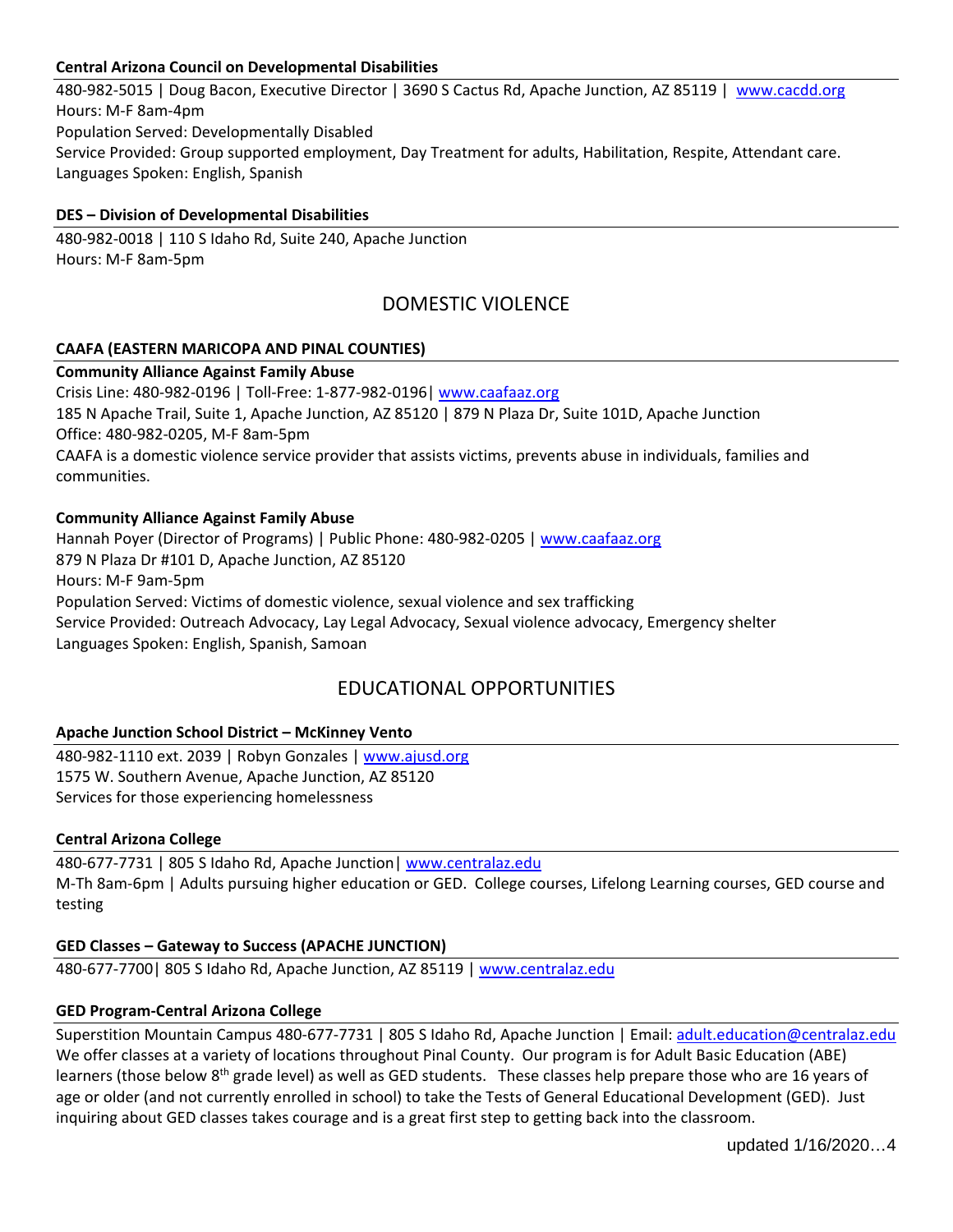# FINANCIAL ASSISTANCE

# **CAHRA – Community Action Human Resources Agency**

520‐466‐1112 or 877‐472‐2472 | 109 N Sunshine Blvd, Eloy, AZ | www.CAHRA.org Hours: M‐F 8am‐5pm |Help with housing, food assistance, help with utilities and more

#### **Empowerment Systems, Inc**

480-367-6937 | 2066 W Apache Trail, Suite 116, Apache Junction | www.empowermentsystems.org Hours: M‐F 9am‐12pm & 1‐4pm | Assistance in applying for state and local services/benefits

#### **Social Security**

253 W Superstition Blvd, Apache Junction AZ 85120

# FOOD & CLOTHING ASSISTANCE

#### **Apache Junction Reach Out, Inc. dba Apache Junction Food Bank**

Myra D. Garcia, Executive Director | Private Direct Line: 480‐554‐5576 | Public Phone: 480‐983‐2995| M‐F 9am‐3:30pm 575 N Idaho Rd, Suite 701, Apache Junction AZ 85119‐4015 | www.ajfoodbank.org Food Distribution: M‐F 2‐4pm Commodities Senior Food Program: 3rd Thursday, 7:30am‐1pm Must bring photo ID and proof of residency every visit (i.e. utility bill, rent receipt) Population Served: Individuals, families, seniors, veterans, youth adults, and children Service Provided: Emergency food services to qualified individuals and families in Apache Junction and people in Pinal County Languages Spoken: English, Spanish

#### **Apache Junction USD – Project Help**

480-982-1110 Ext. 2039 | Robyn Gonzales | 1575 W Southern Avenue 85120 | www.ajusd.org Hours: 7:30am‐4:30pm Population Served: Apache Junction Unified School District Students Service Provided: Upon qualification, Free/Reduced Meals, McKinney Vento Transportation, Project Help (food, clothing) Languages Spoken: English, Spanish

#### **Community Thrift Store**

480‐982‐3649 | 555 W Apache Trail, Suite B, Apache Junction, AZ Hours: M‐Sa, 9:30am‐5pm Free clothing and other items as needed to homeless or needy once a month

#### **Eagle Pathways**

480‐225‐6664 | 1117 E Main St, Mesa & 1720 E 8th Ave, #1, Mesa | www.eaglepathway.org Hours: M‐F 10am‐2pm | Appointment needed Resources & mentoring, clothing, household items, housing, food pantry Serves youth and single moms who have experienced foster care or homelessness

#### **Desert Chapel United Methodist Church**

Church Office: 480‐982‐2259 | 462 N Palo Verde Drive, Apache Junction, AZ 85120 | www.desertchapelumc.org Hours: M‐Th 8am‐3pm | Closed 12‐1pm | Call before coming. Population Served: All in need Service Provided: Community Feast and Clothing Closet every Saturday 3‐5pm (Free)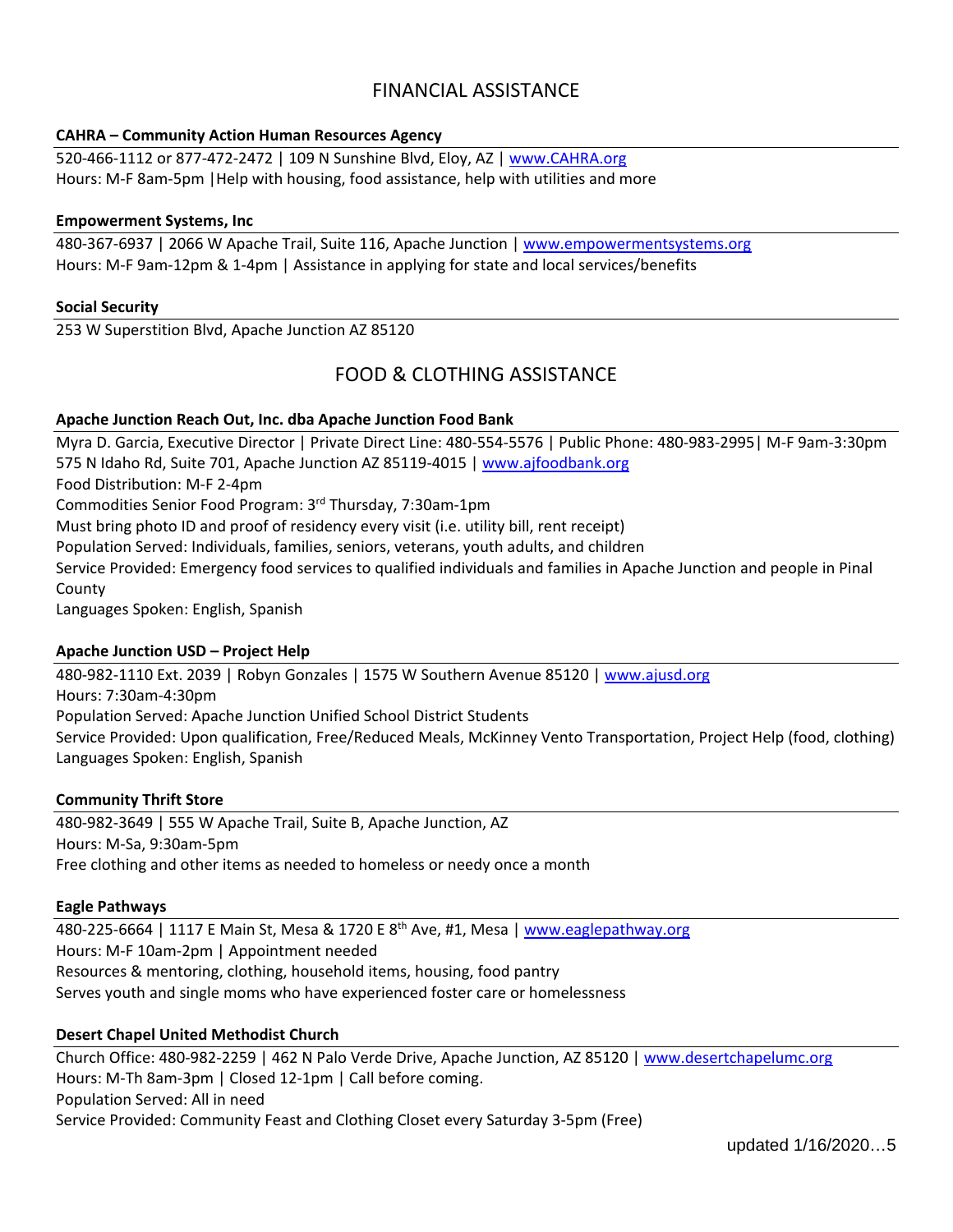# **Free Produce Distribution (Apache Junction) The EMPOWERMENT Center**

480‐367‐6937 | 2066 W Apache Trail, Apache Junction AZ 85120 Office Hours 8:30am‐5pm This FREE community service is for those who are in need and who are looking for a way to increase their daily intake of fruit and vegetable consumption. Produce is limited to one bag per household and is a first come. First serve basis. Grocery bags will be provided.

Back Parking lot by the garden the 3<sup>rd</sup> Wednesday of each month at 10am

#### **Genesis Project**

480-225-7757, call after 9am | 564 N Idaho Rd, Suite 5, Apache Junction, AZ | www.genesisprojectaz.com M‐F 12‐2pm Hot meals & clothing | Mondays 12‐2pm shower vouchers 1<sup>st</sup> Monday of the month 12-2pm nurse and resource center

## **Gold Canyon United Methodist Church**

480‐982‐6789 |8330 E. Sunrise Sky, Gold Canyon, AZ 85118|goldcanyonumc/ministries/missions/local‐missions/

## **Hope Women's Center**

480‐983‐4673 | 252 N Ironwood Drive, Apache Junction, AZ 85120 | www.hopewomenscenter.org Tues 9am‐2pm; Wed 9am‐6pm; Thurs 9am‐2pm | For women 13 and up | Classes, mentoring and resource referrals. 1<sup>st</sup> Sat of the month 9am-2pm - Provides food, clothing, pregnancy testing, baby supplies for those who attend their classes.

#### **Jose's Closet**

480‐309‐1743 | Director, Wendy Esquibel, 480‐313‐8496 | 550 S Ironwood Dr, Apache Junction ‐ enter from Broadway www.josescloset.org

For hours see website and email questions through link on the website. Serves foster and adoptive families with children's clothing. Infant formula and diapers at subsidized costs.

#### **St. George Roman Catholic Church**

480‐982‐2929 | 300 E 16th Ave, Apache Junction Food Boxes: Tues, Weds, Thurs from 9‐11am – AJ residents ONLY

# **The Salvation Army (Apache Junction)**

480‐982‐4110 | 602 E Broadway Ave Apache Junction 85119 Food Boxes: Tues, Wed, Thurs 8:30‐11:30am Zip Codes served: 85117, 85118, 85119, 85120, 85140, 85142, 85143, 85207, 85208, 85209, 85212

# **Wings of Life Worship Center**

480‐695‐0072 | 1030 N Valley Dr, Apache Junction Wednesday 9‐11am | Food & clothing every 2 weeks AJ residents only, bring ID

# HEARING AND/OR VISUAL IMPAIRMENT

# **Arizona Commission for the Deaf and the Hard of Hearing (ACDHH)**

602‐542‐3323 | Video Phone: 480‐559‐9441 | 100 N 15th Ave, Suite 104, Phoenix, AZ 85007 | www.acdhh.org M‐F 8am‐5pm | Autism speaks resource guide includes resources regarding early intervention, preschool, school age, adult, advocacy and legal, biomedical, community and support network, health services, interventions, and diagnosis.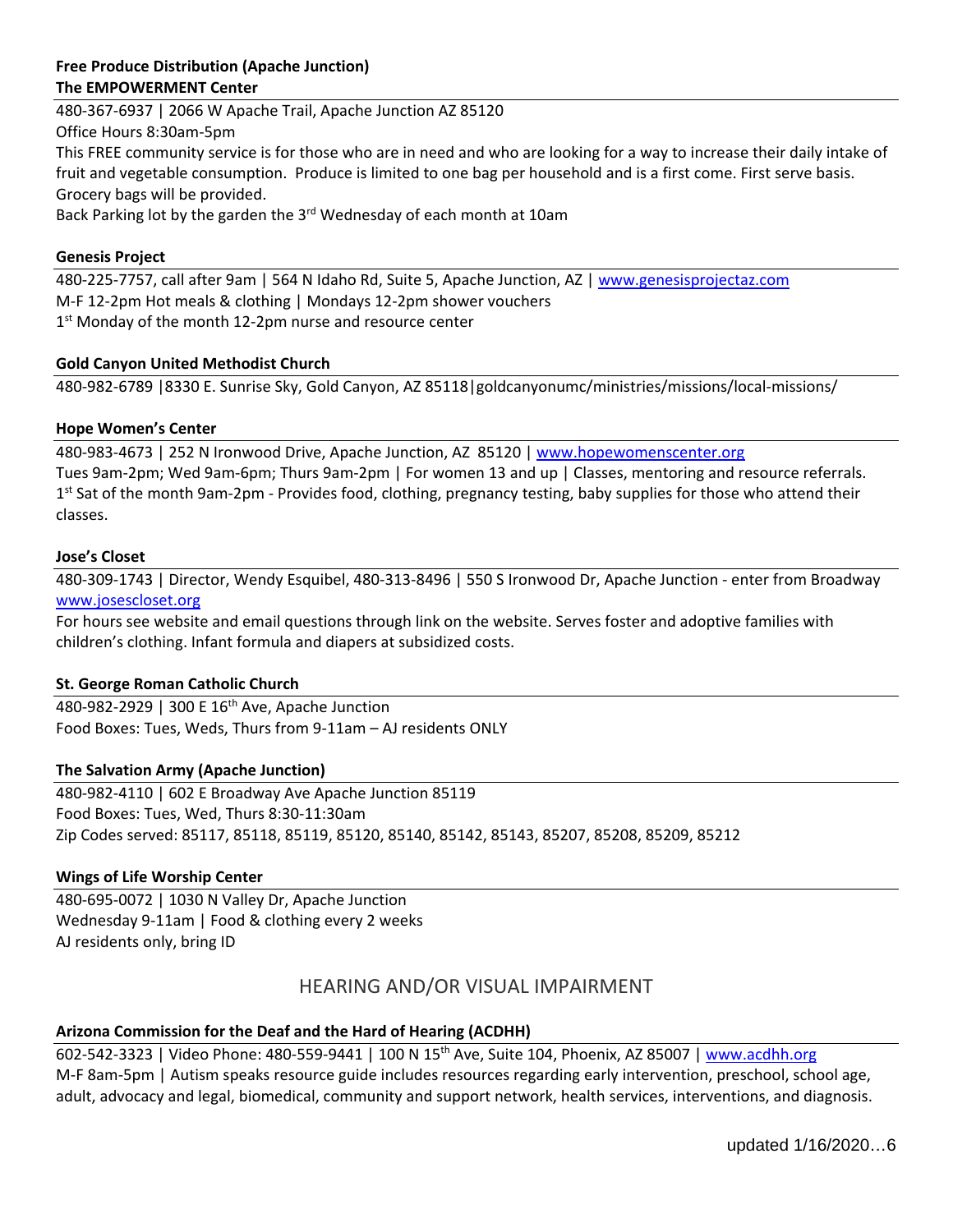480‐370‐5820 |6499 S. Kings Ranch Road, Suite 6 PMB#7, Gold canyon, AZ 85118| http://www.e‐ clubhouse.org/sites/goldcanyon/index.php

# HELP LINES

## **Alcoholics Anonymous**

24-hour hotline 480-834-9033 | 1320 E Broadway, Mesa | 480-827-1905 Office open 9am-5pm | www.aamesaaz.org

## **Apache Junction Police Department (non‐emergency)**

480-982-8260 | 1001 N Idaho Rd, Apache Junction AZ 85119 | www.ajcity.net

## **LaFrontera**

**Trauma Therapy Program** 

24/7 480‐736‐4949 | www.lafrontera‐empact.org

EMPACT provides crisis response, counseling, psychiatry, substance abuse, support groups, prevention and trauma services to individuals and families.

# **EMPACT Suicide Prevention Lifeline**

24/7 Hotline 480‐736‐4949 |24‐hour crisis hotline: 480‐784‐1500 | Maricopa County: 480‐784‐1500 11518 E Apache Trail, Suite 129, Apache Junction | www.lafrontera‐empact.org Office 480‐317‐2214 | Hours: M‐Th 7am‐7pm; Fri 7am‐5pm | Saturday by appointment only

## **Victim Services/AJ Police**

480‐982‐8260 | 1001 N Idaho Rd | www.ajcity.net/183/victim‐services | Hours M‐Th 8am‐5pm

# HOUSING

# **CAHRA – Community Action Human Resources Agency**

520‐466‐1112 or 877‐472‐2472 | 109 N Sunshine Blvd, Eloy, AZ | www.CAHRA.org Hours: M-F 8am-5pm | Help with housing, food assistance, eviction prevention, help with utilities and more

# **City of Apache Junction Housing Rehabilitation Program**

480‐474‐2635 | Heather Patel, Sponsorship/Partnership Programs Coordinator | www.ajcity.net/rehab 300 East Superstition Blvd, Apache Junction, AZ 85119 | Hours: M‐Th 7am‐6pm Population Served: Low income homeowners

Service Provided: Rehabilitation of owner‐occupied homes

Languages Spoken: All languages available

# **Pinal County Subsidized Housing (Pinal County)**

520‐866‐6170 | 575 N Idaho Rd, Suite 327, Apache Junction AZ 85119 www.pinalcountyaz.gov/housing/pages/publichousing.aspx

Office Hours in Apache Junction: Every 3rd Tuesday of the month from 10am‐12pm

To provide and maintain temporary safe, decent, and sanitary standardized housing for qualified low‐income people; to assist individuals in becoming independent by giving opportunities for education, training and counseling and support; and to help residents remain independent their personal dignity for as long as possible.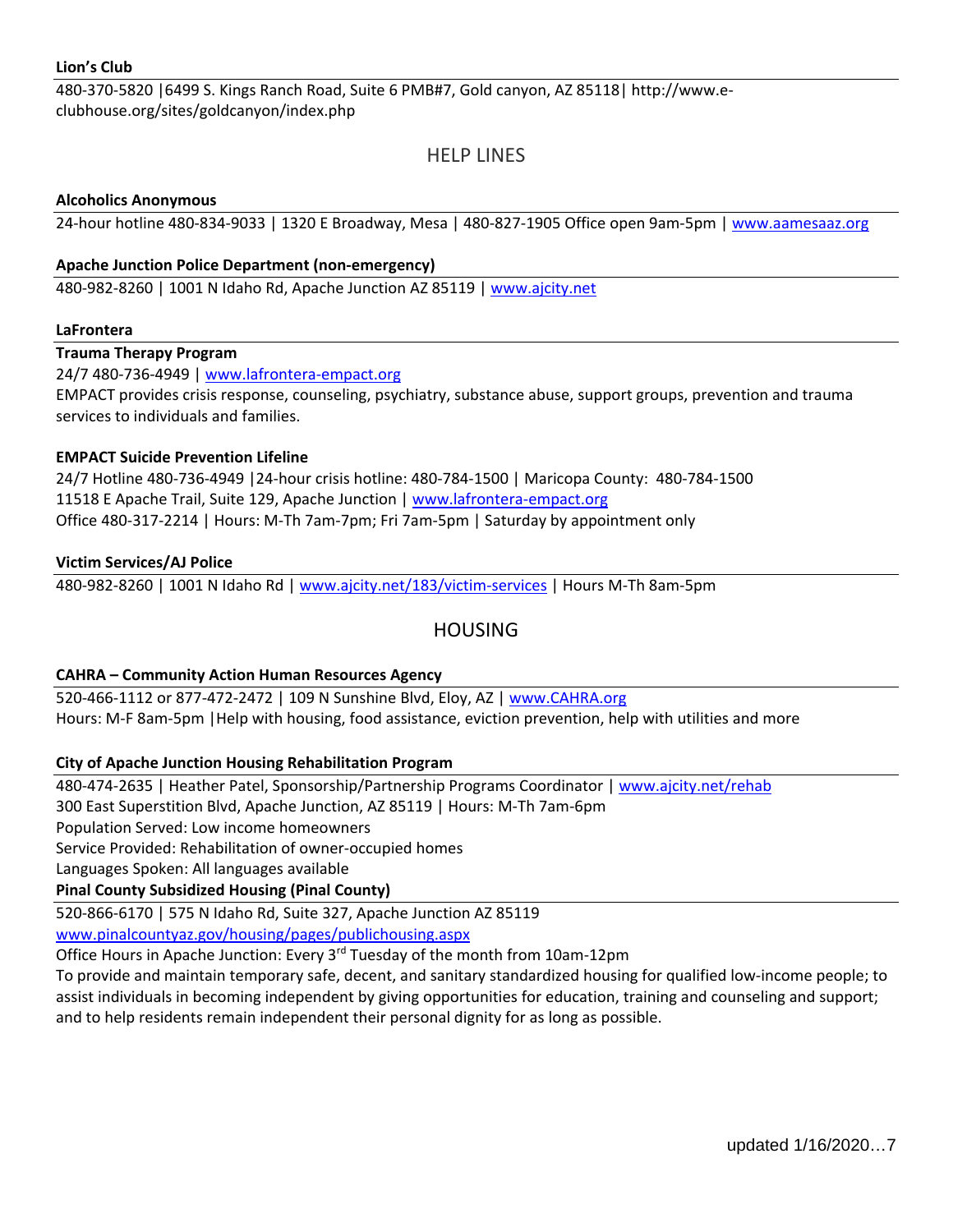# JOB ASSISTANCE

Search for jobs in Apache Junction or city of choice |www.employmentcrossing.com LDS Employment Service 480‐829‐8999

## **Apache Junction Public Library**

480‐474‐8555 (TTY 711) | 1177 N Idaho Rd, Apache Junction Free use of computers M‐Th 9am‐8pm; Fri & Sat 9am‐5pm | Help with government forms, job search, resumes

#### **Arizona@Work Pinal County Youth Program**

520‐494‐6404 | 805 S Idaho Rd, Bldg B, Apache Junction | www.CentralAZ.edu/WIOA Christina Fawcett, scheduling and information Appointment only M‐Th 8am‐6pm | Ages 16‐24, must be a high school dropout Study and help with costs of GED, career planning, dropout recovery, money management training, assistance with interview clothing and work‐related needs.

#### **Arizona @Work Adult Program**

520‐866‐3600 | 318 N. Florence Street, Suite C1, Casa Grande, AZ 85122 | arizonaatwork.com Outreach, Job Search, Referral to Partners, LMI, Initial Assessment, Career Planning, Work Based Training, Support Services. Employer resources for job fairs, recruiting and more.

#### **DES – Vocational Rehabilitation**

480‐983‐0427 | Darrell Ferrell | 11518 E Apache Trail, Suite 110, Apache Junction Hours: M-F 8am-5pm | www.desaz.gov

#### **Empowerment Systems, Inc**

#### **Empowering People...Inspiring Wellness (Apache Junction)**

480‐982‐1730 | Ask for Karen or Renee | 2066 W Apache Trail, Suite 116, Apache Junction AZ 85120 www.empowersystems.org

Do you need assistance finding a job, creating a resume, applying for government benefits, etc.? We furnish computers to help you do this. | We are also a hydration station. | Food Boxes: Last Wednesday of the month

#### **Goodwill Career Center**

602‐535‐4269 | Career Center Phone 602‐535‐4444 | 10603 E Apache Trail, Mesa AZ 85207 | www.goodwillaz.org Full-time staff is available to provide guidance throughout the job search process. Career Centers are equipped with computers, printers, internet access, telephones and fax machines. The Good will Employment Management System is an internal website that provides career center guests access to Goodwill's database of employers & jobs. Features include: Resume Creator, Contacts to support service agencies, Employment news and information on job searches, Job fair information, Mapping function for all job postings, Local labor market info.

# LAB TEST FACILITIES

#### **Sonora Quest Laboratory**

480‐474‐1001 | Fax: 602‐744‐8921 | 2080 W Southern Ave, Apache Junction AZ 85120 | Schedule appointment at www.sonoraquest.com | Hours: M‐F 7:30am‐3:30pm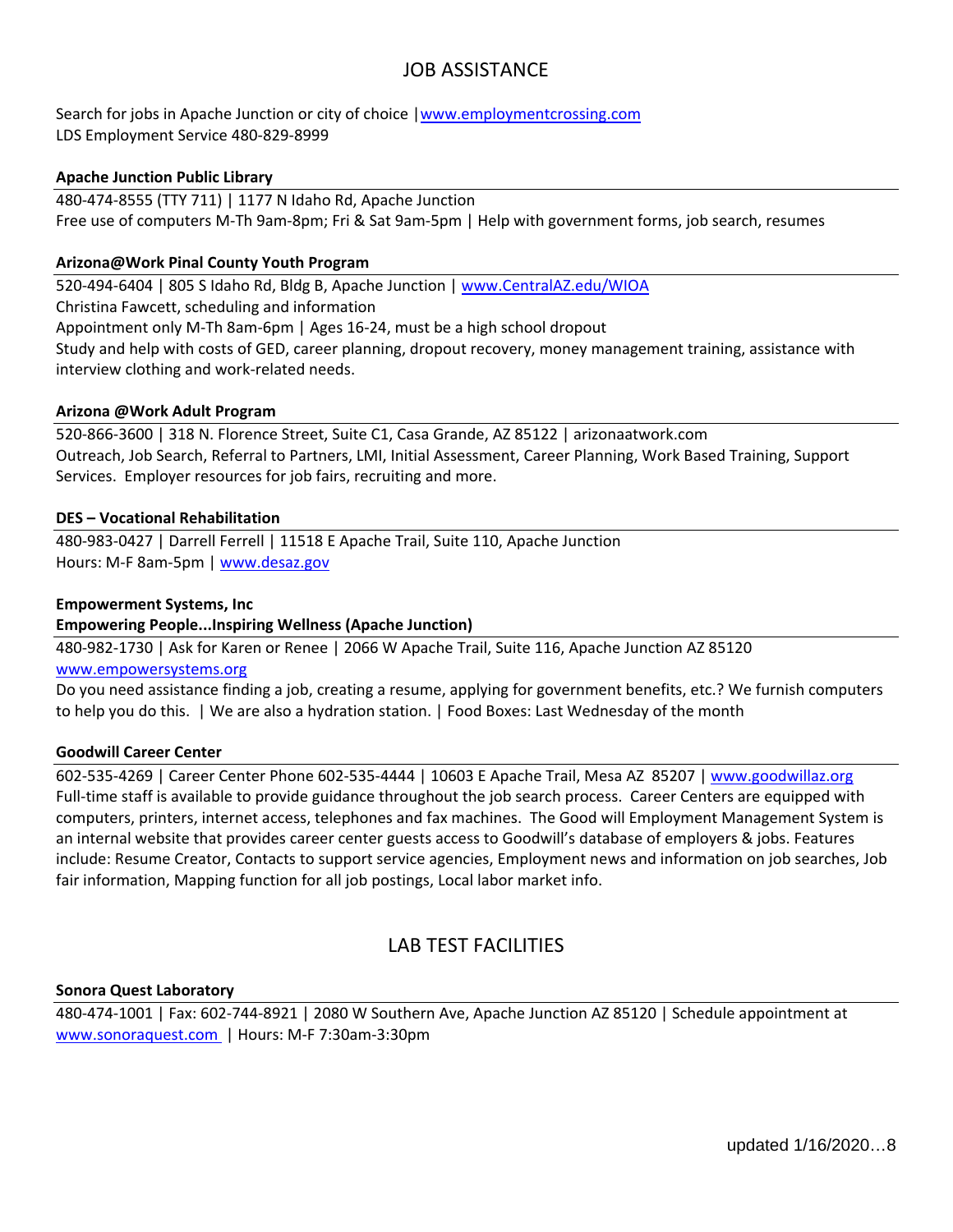# LEGAL SERVICES

## **Southern Arizona Legal Aid, Inc.**

520‐316‐8076 | 1729 N Trekell Rd, Suite 101, Casa Grande, AZ 85122 | www.sazlegalaid.org M-F 8:30am-4:30pm | Legal services (family/housing/consumer law) for low income. Application for new services 1‐877‐718‐8086 Walk in applications taken Tues & Thurs 10am‐2pm Telephone applications taken Tues & Thurs 2‐4pm

# MEDICAL AND MENTAL HEALTH ASSISTANCE

## **Affordable Dental Care**

480‐654‐6177 | 10839 E Apache Trail, Apache Junction AZ 85120

## **Arizona Health Care Cost Containment System (AHCCS) – Medical Assistance Office**

1-855-777-8590 | 11518 E Apache Trail #113, Apache Junction AZ 85120 | www.azahcccs.gov AHCCS is Arizona's Medicaid Program. AHCCS overseas contracted health plans in the delivery of health care to individuals and families who qualify for Medicaid and other medical assistance programs.

## **Health‐e‐Arizona Plus**

Online application for medical coverage through AHCCCS, Nutrition Assistance and Cash Assistance | www.des.az.gov

## **Horizon Health and Wellness – Community Health Center**

480‐983‐0065 | 625 N Plaza Dr, Apache Junction, AZ Hours: M‐Th 8am‐7pm and Friday 8am‐5pm Medical and behavioral health care for the uninsured and underinsured.

#### **LaFrontera Empact‐SPC**

480‐317‐2214 x1718 | Brittney Freeman | 11518 E Apache Trail #129, Apache Junction AZ 85120 info@lafrontera‐empact.org/

Hours: M‐Th 7am‐7pm & Fri. 7am‐5pm | Saturday by appointment only.

Population Served: Children's Services, General Mental Health Services, Serious Mental Illness, Substance abuse Services Provided: Counseling individual and family, case management, medication services, substance abuse support. Languages Spoken: All languages via interpretation services.

# **Pinal County Health Department (Apache Junction) (WIC)**

1‐866‐960‐0633 | 575 N Idaho Rd, Suite 301, Apache Junction 85119

Pinal County offers immunizations and vaccines to both children and adults. There is no cost for children 18 and under. Immunizations offered for adults are TB: \$12, Hepatitis B: \$45, and Measles/Mumps/Rubella: \$70.There is no need to make an appointment and there are Spanish speaking providers available.

#### **Sunlife Family Health Center**

480‐351‐2850 | Fax: 480‐351‐2851 | 2080 W Southern Ave, Apache Junction AZ 85120

#### **Superstition Fire & Medical District**

480-982-4440 Ext 104 | Tina Gerola, Fire & Life Safety Educator | 3700 E 16<sup>th</sup>Ave, Apache Junction, AZ 85119 www.sfmd.az.gov | Hours: M‐Th 7am‐6pm Population Served: Apache Junction & Gold Canyon Areas Services: Fire, EMS, Community Outreach Languages Spoken: English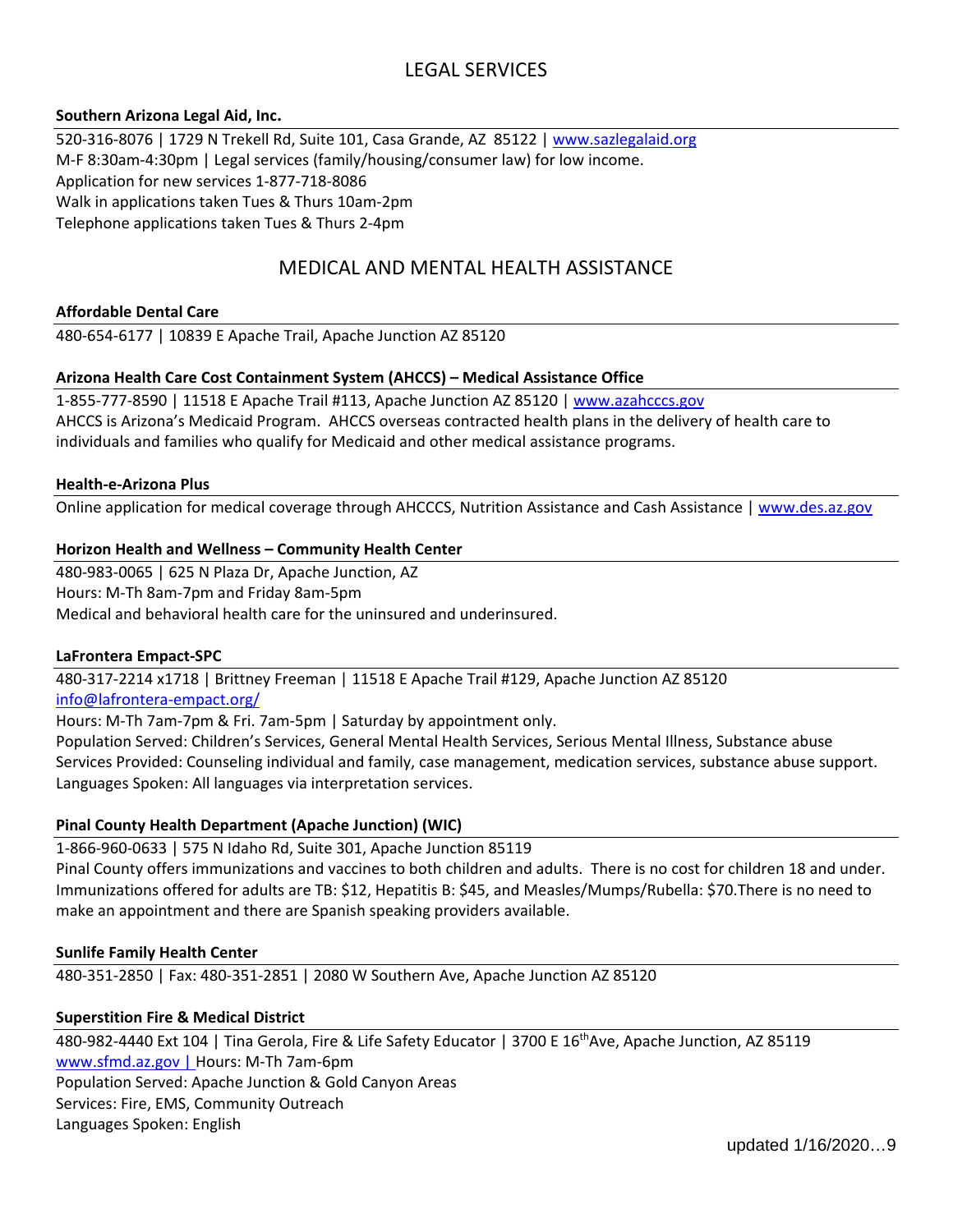## **Walgreens Take‐Care Clinics**

480‐288‐1271 | 55 W Apache Trail 85120 480‐288‐0428 | 2440 S Ironwood Dr, Apache Junction 85120 Hours: M-F 8am-6pm, Sat 9am-4:30pm, Sun 9am-4pm | www.takecarehealth.com

# PROTECTIVE SERVICES

# **Adult Protective Services of Arizona**

877‐767‐2385

## **Arizona Department of Child Safety**

480‐373‐2080

# REHABILITATION SERVICES

## **Rising Star Wellness Center**

480‐982‐1514 | 879 N Plaza Dr E‐101, Apache Junction, AZ 85120 | www.nazcare.org Hours: M-F 9am-5pm and 1<sup>st</sup> and 2<sup>nd</sup> Saturday of the month 9am-5pm Recovery support and aftercare services.

# **Transitional Living Community (TLC)**

480‐983‐2034 | 560 San Marcos, Apache Junction Men only, \$125 weekly with a 90 day commitment | Drug & Alcohol rehab, room and food

# SCHOOL SUPPLIES

#### **Project Help**

480‐288‐2955 | 195 E Superstition Blvd, Apache Junction 85119 | www.ajusd.org Office hours: M‐F 8:30am‐3pm | Closed all school holidays and breaks Assistance Days are Tues and Thurs 8:30‐11am, NO appointment necessary. Must have children in AJ Unified School District | POR, POI

# **SHELTERS**

#### **House of Refuge**

480‐988‐9242 | 6935 East Williams Filed Road, Mesa, AZ 85212 | www.houseofrefuge.org Transitional housing and wrap around support services for homeless families of ArizonaTransitional housing and wrap around support services for homeless families of Arizona

# **Transitional Living Communities**

480‐983‐2034 (is also used as a fax) | 560 N San Marcos Dr, Apache Junction AZ 85120 Fee Required: \$125/week

# SUBSTANCE ABUSE

# **Celebrate Recovery (Apache Junction)**

Rich Coleman: 480‐495‐0483 | 235 S Thunderbird Dr, Apache Junction 85120 Celebrate Recovery is a Christ‐centered recovery program for people recovering from life's habits and hang‐ups.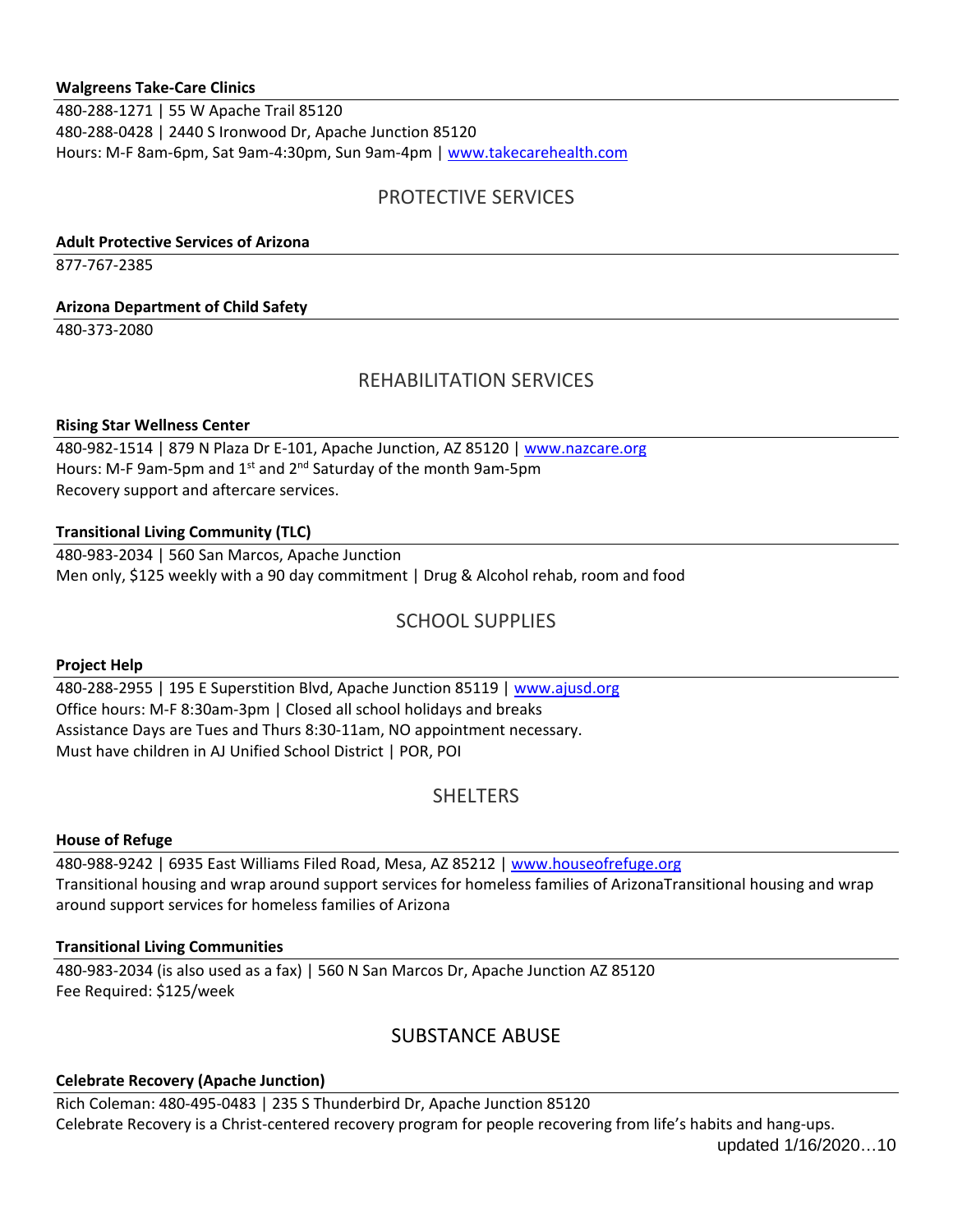## **Community Bridges**

877‐931‐9142 |https://communitybridgesaz.org/

#### **WGA**

480‐671‐0886 |2114 W. Apache Trail, Suite 12, Apache Junction, AZ 85120|www.wganow.com General mental health, education, therapy, case management, counseling, peer support, DUI education, anger management, and substance abuse

# UTILITY ASSISTANCE

#### **Apache Junction USD – Project Help**

480-288-2955| www.ajusd.org (under the "Community" tab)

Project Help is 100% supported by financial donations, as well as food, new and gently‐used clothing and household goods provided by churches, organizations, businesses and individuals. Aid is distributed, as funds allow, based on need as determined by the Project Help Coordinator. To be eligible for aid, students and families must first meet the following criteria:

The parent or legal guardian of the student must apply in‐person, at the Project Help office.

The family must have children enrolled and regularly attending AJUSD school for a minimum of 2 weeks. **All** school aged children living in the household must attend an AJUSD. Aid will be contingent on continued, regular attendance at the school.

The family must live within the boundaries of AJUSD.

Written documentation of **all** income and **all** expenses must be provided.

Bills must be under the requesters name for **all** financial assistance.

## **CAHRA – Central Pinal County Human Resources (Central Pinal County) Apache Junction**

#### 520‐466‐1112 | 1‐877‐474‐2472 | Fax: 520‐466‐0013

Case management for non‐homeless families and individuals. All assistance is provided within the framework for a comprehensive case management plan.

Financial assistance is provided to help prevent loss of utility services or to establish service, eviction prevention and foreclosure prevention. Funds may also be used to assist with first month's rent and rental deposits.

Emergency Shelter is provided to homeless persons and families. This service is available during normal business hours, after hours, weekends and holidays.

Transitional housing is provided for homeless families. The program is centered in Casa Grande but is open to the households from Pinal County who are willing to locate in Casa Grande.

Utility Discount Programs: provide applications for discount programs offered by Arizona Public Services, Salt River Project and Southwest Gas.

# **The Salvation Army**

480‐982‐4110 | 605 E Broadway Ave, Apache Junction AZ 85119 | www.usw.salvationarmy.org

The Emergency Assistance Program provides stabilization for individuals and families facing temporary crisis. For people who lost their jobs, lose their means of transportation, or are waiting for government assistance, the choice between medicine, food or air conditioning can become a reality. The Salvation Army seeks to alleviate the financial struggles of those who have experienced a crisis within the last 30 days by paying one month rent or utilities. Assistance is given on a first‐come, first‐served basis.

Office hours: M‐F 8:30am‐3pm Food Boxes: M‐Th 8:30‐11:30am